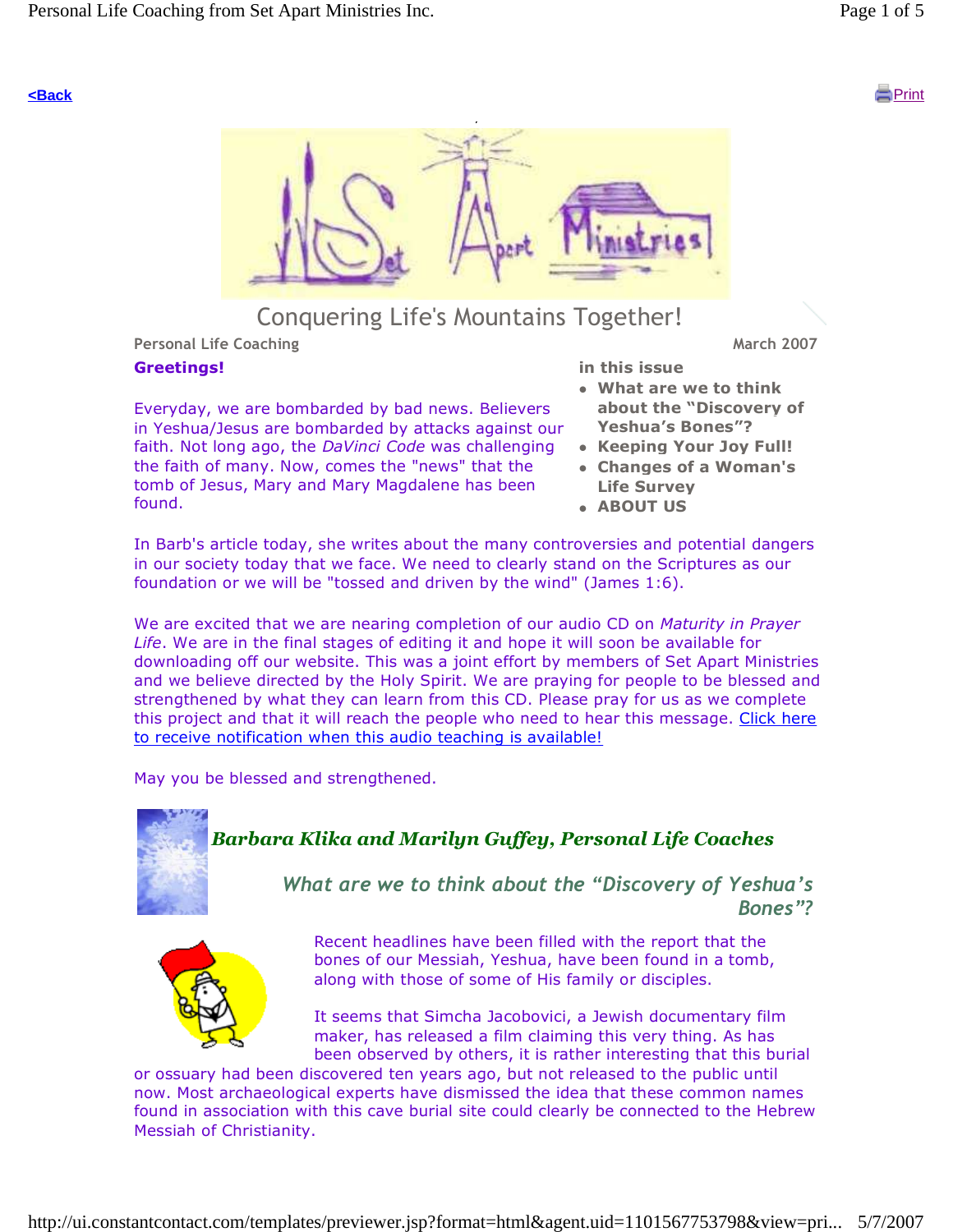At Set Apart Ministries, we stand firmly on the declaration that our Messiah Yeshua IS YHWH and that He is risen and seated at the right hand of the Father until He comes again in His glory. We do not entertain the thought that his bodily remains could have been found anywhere!

On the other hand, we also firmly declare that we have been warned by the prophets and the apostles to expect that such false teachings would arise. Sadly, we believe that this current event is a part of the anticipated falling away/apostasy of the Believers that is to occur as we near the end of time.

I expressed concern and warning several years ago at the message proclaimed through the movie, The Passion of the Christ. (You can see that warning article, as it was originally sent by email, on our website.) My concern was that this approach led many to focus on the emotional aspects of their faith; an emphasis on what Messiah suffered in a gruesome way, intended to evoke intense reactions. I explained then that I saw this as the setting of a false foundation of more of an emotional or fear based "faith" that could not actually endure any kind of challenge to that faith. On the contrary, a genuine relationship with our Messiah, coupled with the study of His Word and growing maturity in faith, does provide a strong foundation and an ability to give a reason for our faith, in season and out and a basis from which to refute such false reports.

Unfortunately, many Christian people in the public spotlight promoted this film; evangelical protestant and Catholic alike; despite the fact that the views presented were very much of a Roman Catholic doctrine rather than purely Scriptural position. I wondered then how this broad base of support from various faith traditions with previously, clearly different positions on Scriptural Truth would lead to further loss of credibility for our belief in Messiah's atonement. I wondered aloud what the purpose was for such a clear determination to walk in what I call "lockstep" for this movie by so many Christian celebrities. At the time, I received mostly positive comments and thanks for the warning, with only a few expressions of horror that I would question the motives of such an honorable effort.

Last year The Da Vinci Code, book and movie release provided another vehicle to bring a challenge to the orthodox Christian believer; the long held beliefs in a Merovingian bloodline presented in such a way as to cause confusion and doubt to those who do not know Scripture well enough to refute these views. In this story, a collection of beliefs about Yeshua having been married to Mary and having an heir, whose descendant will one day ascend the Throne in the Temple in Jerusalem, suggests that the church fathers wanted to suppress this information in order to maintain control over the masses, and perhaps, to protect the secrecy of this "divine" bloodline.

In the past year also, a controversy had developed among Messianic believers as to whether or not the book of Hebrews should be considered part of the canon. Various Biblical scholars were able to refute this concern and put it to rest rather quickly. (Click here for links to Dry Bones Restoration Company and Hoshana Rabbah for articles on this subject.) Unfortunately, this level of research and their resources are not commonly acknowledged or used.

In our day, as well confirmed by Barna Research Group, Christians in America are not well enough grounded in Scripture to recognize when occult ideas such as this are intertwined with Scriptural Truth. Indeed, most believers have not studied extensively enough to even know that these ideas are not new, but quite ancient heresy. The so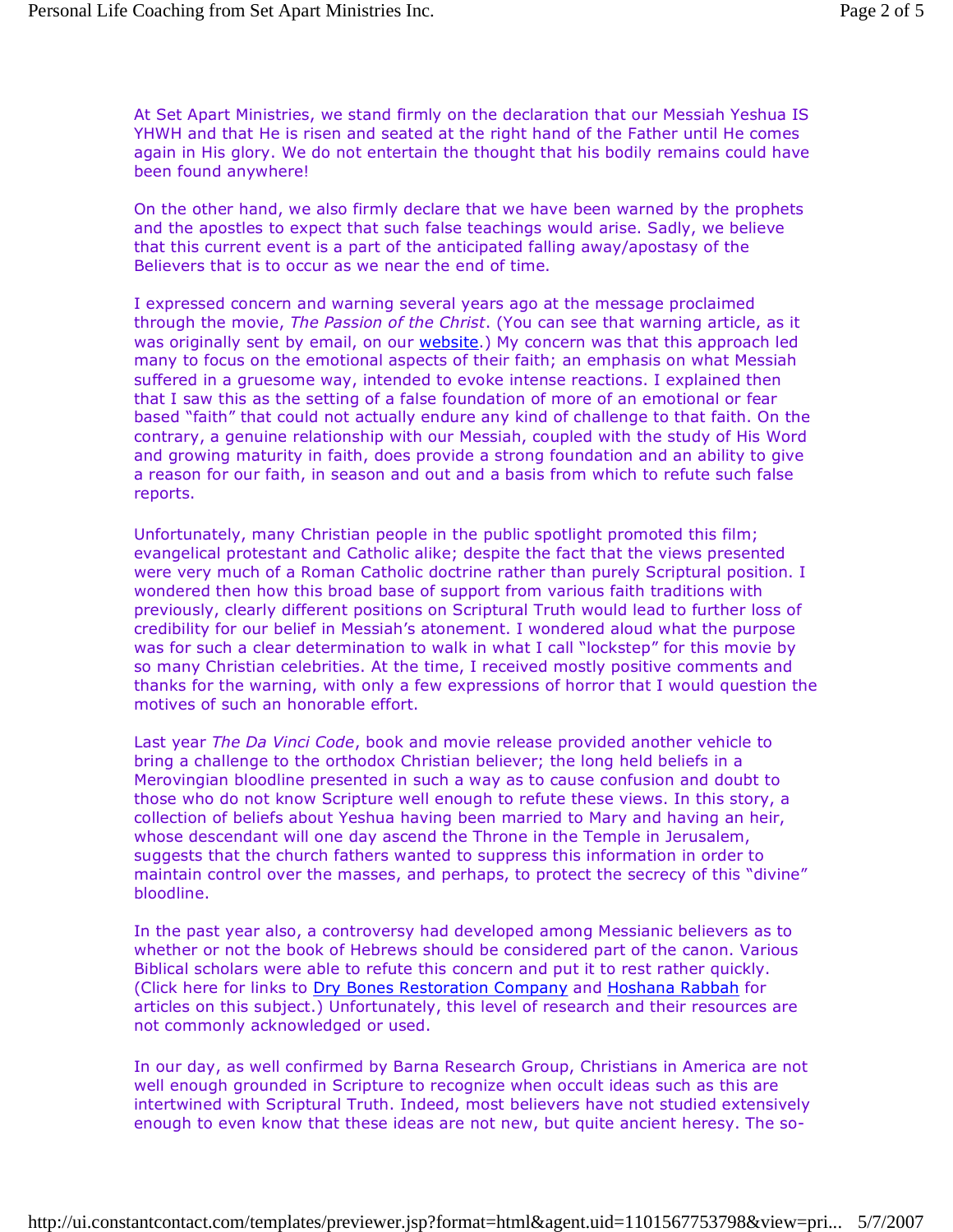called hidden gospels, or books that "should have been" in the Bible are often quoted in such reports but again, the average Christian has not had the training to understand exactly how the canon of Scripture was established and why such books are not considered to be part of the inspired Word of YHWH.

Even a generation ago, considering 20 years as a generation, such ideas would have been promptly dismissed by most Christians. Now, with well known Christian leaders blurring the distinction between Scriptural truth and the doctrines of man, the media hype and the general loss of trust prompted by so many situations in which people in authority have proven to be duplicitous, including church leaders, it seems the population is ready for this latest heretical whispering that Messiah did live, but that He was not risen from the dead; in effect, destroying the basis for our faith and confidence in His work on our behalf and undermining the credibility of Christian Believers.

We are clearly told in Scripture by no less than Paul of Tarsus, also known as Rabbi Sha'ul (for he was and remained a rabbi of the school of Gamliel even as a Messianic Jewish Believer) as well as Peter, that we could expect such stories to surface for the spirit of anti-christ was already even then at work in the world. How much more so today as we are even closer to the day of His return.

To declare that Yeshua's bodily remains have been found is to declare that He was not YHWH. To declare that Yeshua is not YHWH is the primary criteria to determine that the speaker is not from YHWH, but from the evil one; a false prophet. (II Cor. 11: 1- 6; II Peter 2: 1-3) This viewpoint is a part of the preparation for the appearance of THE anti-Christ; laying the groundwork for the false confirmation of the lawless one, the one we are told to expect before the true and living Son of Man makes his second appearance.

We need not be surprised or shaken by such comments, no matter what "experts" are presented as witnesses. We have been told beforehand what to expect. May we be ready to speak words of assurance, pointing to Scriptural Truths; to minister to those who are being swayed by every wind of doctrine, those who have not yet become rooted and secure in relationship with our Messiah. As we are able to stand with confidence and calm in the midst of such "controversies," rooted and built up in secure relationship with Messiah, not just emotion or sentiment, may we be a light to enlighten the nations, a reflection of His glory in the lives of those we touch. May we stand firm to the end, fighting the good fight as one dedicated and submitted to His plans.





Sometimes it is good to be reminded of those things we take for granted. A couple of weekends ago, we had a big snowstorm with over a foot of snow. To many of us, it seemed like a bother and a hindrance to our weekend plans.

One woman was visiting us from Texas. She was so excited to see the snow. She had grown up in the snow belt and hadn't seen so much snow in years. She grabbed a big bowl, filled it with snow and made snow cream--add milk, vanilla and sugar. It was a

joyful time of childhood nostalgia for her. She brought us joy through her joy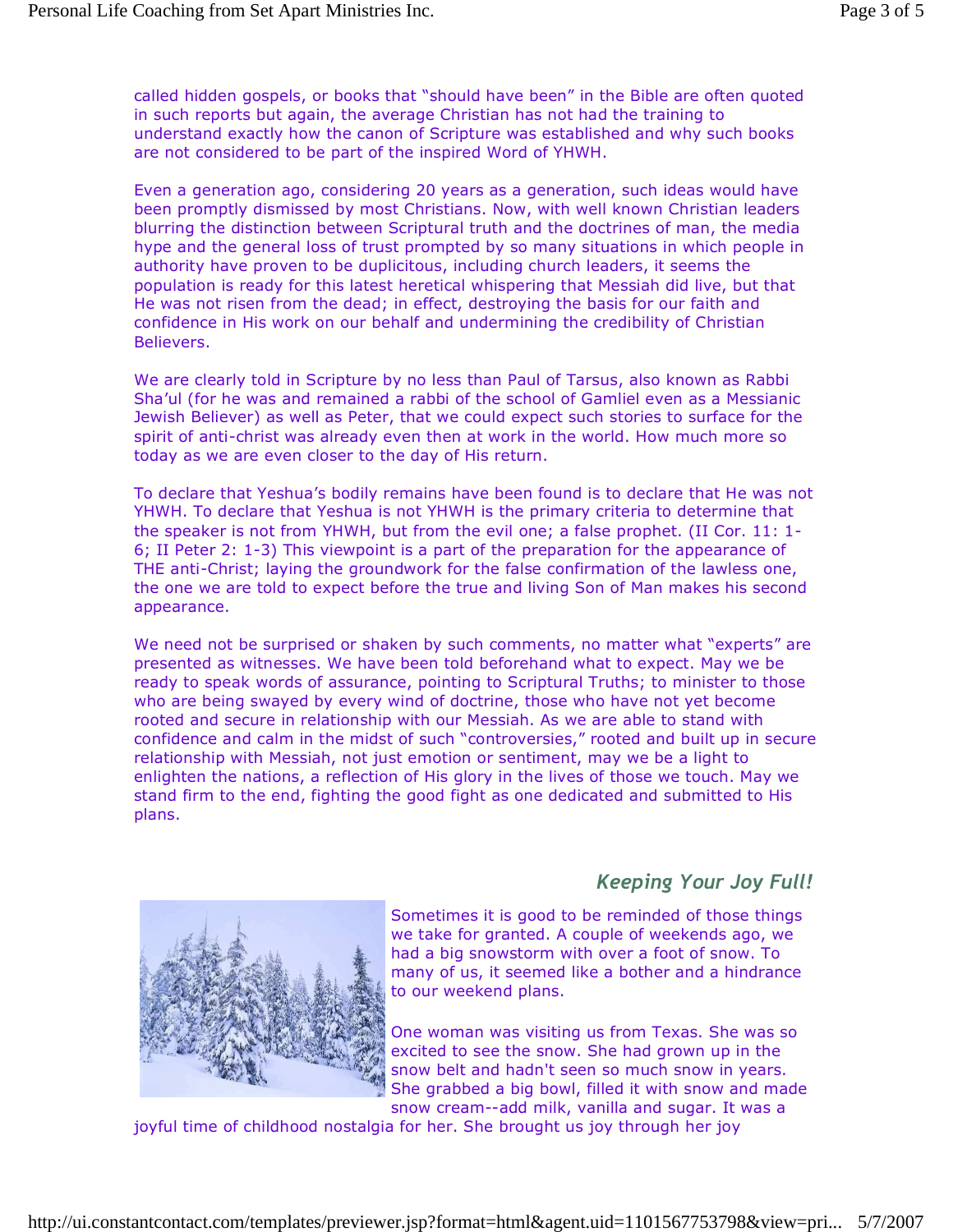A lady from Brazil once visited the Green Bay area. She had never seen snow in her life. She was amazed at the whiteness of the snow, which reminded her of the Scripture verse: wash me and I will be whiter than snow(Psalm 51:7)

Even looking at things through the eyes of young children can bring us renewal and give us a new awareness of all the YHWH has created. The excitement we see in children can bring us joy.

Through Yeshua we CAN find joy in ALL things.

### Changes of a Woman's Life Survey

Marilyn Guffey is conducting a survey on the Life Changes of Women. Please take a moment to submit one important question that's on your mind. Marilyn plans to use the answers for future articles and eventually an e-book. Thank you for your input! Click here to ask your question.

### ABOUT US

Barbara L. Klika, MSW, LCSW, Personal Life Coach is a licensed mental health professional and founder of Set Apart Ministries, Inc., who is trained to help people learn new skills and make significant behavior changes.She is a trained Bible Study teacher and has been mentoring people in their spiritual growth for many years. She has completed Life Coaching training through Mentor Coach, Inc. She is here to offer her skills in the areas of faith development, communication, problem-solving, and behavior change.

Marilyn T. Guffey, lay counselor, Personal Life Coach, worked in a church setting for ten years before joining Set Apart Ministries, Inc. in January 2003. She has received instruction through a variety of Christian lay counseling courses as well as working alongside pastors and professional mental health therapists. She has also completed Life Coaching training through Mentor Coach Inc. Marilyn has worked extensively supporting women --spiritually, emotionally and practically--through encouragement and prayer.

In Coaching, you come for help to make decisions and then implement them, in order to achieve goals that you have chosen for yourself. May we come alongside and encourage you along the way?

# National Association for the Self Employed



Are you self-employed or part of a nonprofit organization looking for affordable health insurance and other money-saving benefits? NASE offers numerous benefits, such tax savings program, business consultants. They also have personal benefits such and transportation and automotive benefits, entertainment and travel programs. To see all the available benefits go to Susan's website at www.healthi nssavings.net.